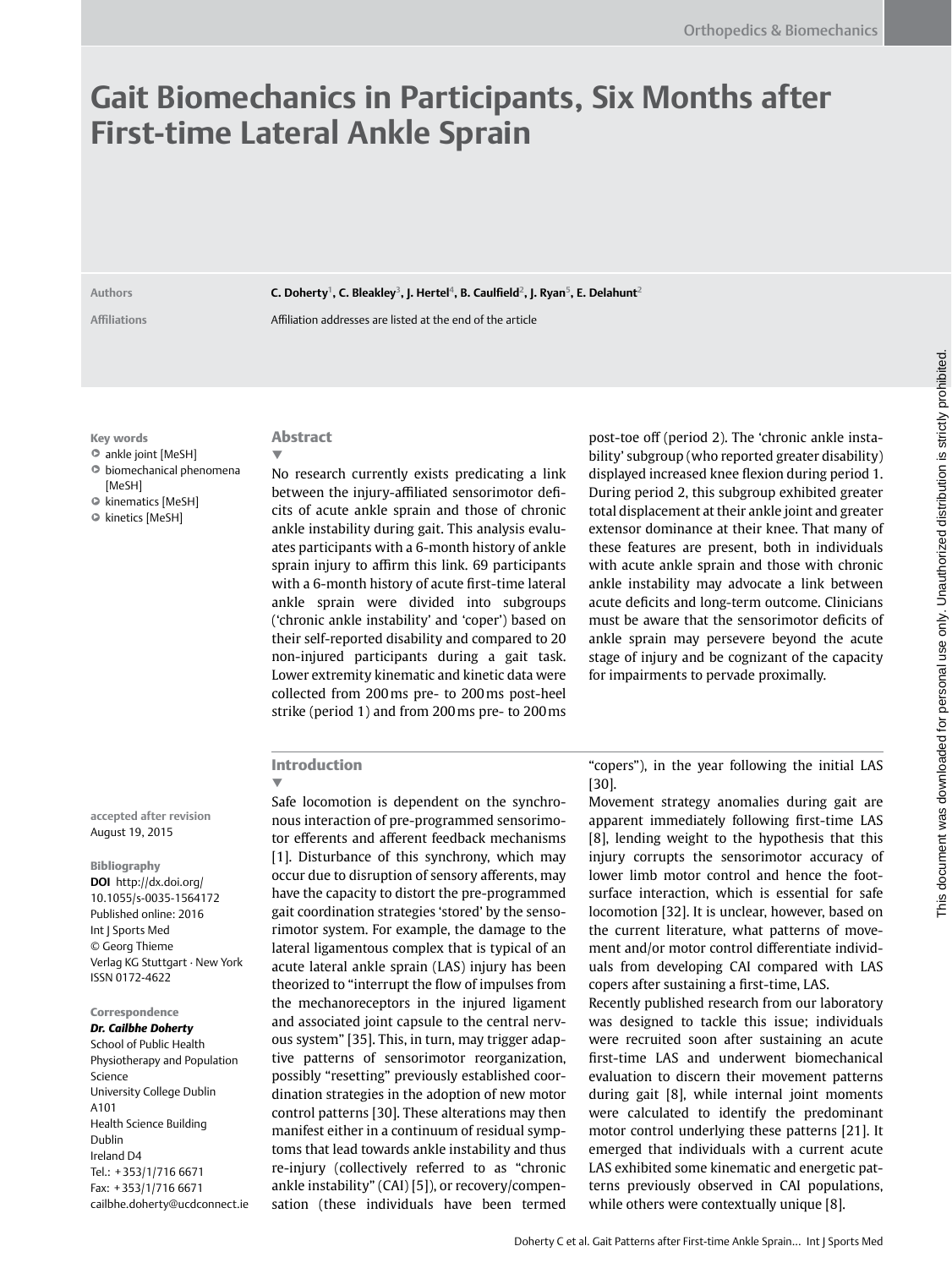The current investigation is a follow-up analysis of the aforementioned cohort [8]. The same individuals who completed the gait task in the acute phase of their LAS injury returned to our laboratory 6 months later to complete the same protocol. In this way, we sought to evaluate the motor control and coinciding movement patterns that characterize these individuals, now 6 months into their recovery/compensation and prior to the establishment of CAI or coper status at the 1-year time-point [30]. This study is exploratory in nature, and stands to advance current understanding of the potential for persistence of movement pattern anomalies following an acute first-time LAS.

#### **Methods**

#### ▼ **Design**

The Human Research Ethics Committee of University College Dublin approved this study. All participants signed an informed consent form prior to testing. The protocol for this study meets the ethical standards of the journal [13].

A convenience group of 69 participants who were recruited from a university-affiliated hospital emergency department (ED) within 2 weeks of sustaining an acute first-time LAS injury attended our laboratory 6 months later for the evaluation detailed in this report. All injured participants were provided with basic advice on applying ice and compression for the week on discharge from the hospital ED: they were each encouraged to weight-bear and walk within the limits of pain. Activities in daily life were encouraged. Whether the patient sought additional medical treatment was not controlled in the current study. An additional convenience sample of 20 participants with no prior history of LAS were recruited from the hospital catchment area population using posters and flyers to act as a control group.

The participant exclusion criteria have previously been described [8]. The diagnosis of acute LAS was made by the attending physician in the ED and confirmed by the principal investigator, who was a chartered physiotherapist (CD). This diagnosis was made at the time of recruitment following physical examination and on the basis of the patient-reported mechanism of injury. The Ottawa ankle rules [26] were followed in the event the attending physician considered the patient to have a risk of fracture or osteochondral defect. Patients were not recruited for the current study in the presence of any abnormality when further investigation was considered warranted.

#### **Questionnaires**

2 assessment tools were used to quantify ankle function [3] and perceived instability [15]: the activities in daily life and sport subscales of the FAAM (FAAMadl and FAAMsport), and the Cumberland Ankle Instability Tool (CAIT), respectively. Questionnaires were completed by all participants on arrival to the testing laboratory prior to completion of the gait task as detailed in this report.

#### **Experimental procedures**

Collection methods for this study have been previously documented [8]. Briefly, following completion of the questionnaires, anthropometric data were obtained and each participant was then instrumented with the Codamotion bilateral lower limb gait set-up (Charnwood Dynamics Ltd, Leicestershire, UK), according to manufacturer guidelines by the same investigator [20]. A neutral stance trial was used to align the participant with the laboratory coordinate system and to function as a reference position for subsequent kinematic analysis [34].

Gait analysis data acquisition was made using 3 Codamotion cx1 units. This system was fully integrated with 2 AMTI walkwayembedded force plates (Watertown, MA); the Codamotion cx1 units were time-synchronized with the force plates. Kinematic data acquisition was made at 250Hz and kinetic data at 1000Hz. Joint moments at the hip, knee and ankle were calculated from the force plate, lower extremity kinematic, and anthropometric data using an inverse dynamics procedure [11].

During testing, participants walked barefoot across a 10m walkway at a self-determined speed. Each participant was instructed to look at a distant mark to inhibit them from looking down at the floor. 5 'clean' gait cycles, defined by both the participant's feet landing fully on each of the force plates, were identified and saved for future analysis. Any data obtained whereby the participant did not strike the force plate fully was discarded. Participants were familiarized with testing procedures prior to commencement. Prior to data analysis all values of force were normalized with respect to each subject's body mass (BM).

#### **Data analysis**

A vertical component GRF threshold of 10N was used to identify foot contact with the force plate [24]. Kinematic and kinetic data relating to 2 periods for both limbs were analyzed using the Codamotion software: period 1 extended from 200ms pre-heel strike (HS) to 200ms post-HS and period 2 extended from 200ms pre-toe off (TO) to 200ms post-TO. These time windows were chosen for analysis as they have previously been used to investigate both acute LAS and CAI-associated movement pattern anomalies during gait [6,7,8,20,25], thus fulfilling our primary experimental objectives.

The kinematic dependent variables were sagittal (hip, knee, ankle) and frontal plane (ankle) joint angles at HS/TO, at maximum and total displacement in the 400ms window for each period [2]. The kinetic dependent variables were maximum sagittal plane (hip, knee, ankle) and frontal plane (ankle) internal joint moments in the 200ms time windows following HS and prior to TO. This resulted in 16 variables for each limb in each time period.

#### **Statistical analyses**

The LAS cohort was split into subgroups on the basis of the CAIT: individuals with a score of <24 were labelled 'CAI' and those with a score of ≥24 were labelled 'copers'. Note that these were subgroups by label only; current consensus recommends that this stratification can only be confirmed 12 months following a first-time LAS [12]. For both LAS groups, the limb injured at the time of recruitment was labelled as 'involved' and the noninjured limb as 'uninvolved'. Limbs in the control group were side-matched to limbs in the injured group as 'involved' and 'uninvolved'.

A 2-way MANOVA model was adopted for each gait period (period 1/period 2). The independent variables were group ('CAI', 'coper', control) and limb ('involved', 'uninvolved'). The dependent variables were the 16 variables previously outlined. In the event of a main effect for group, post-hoc comparisons were completed using a Tukey HSD test where appropriate. The significance level for all analyses was set at a more conservative level of p<0.01 to reduce the risk of familywise error [16].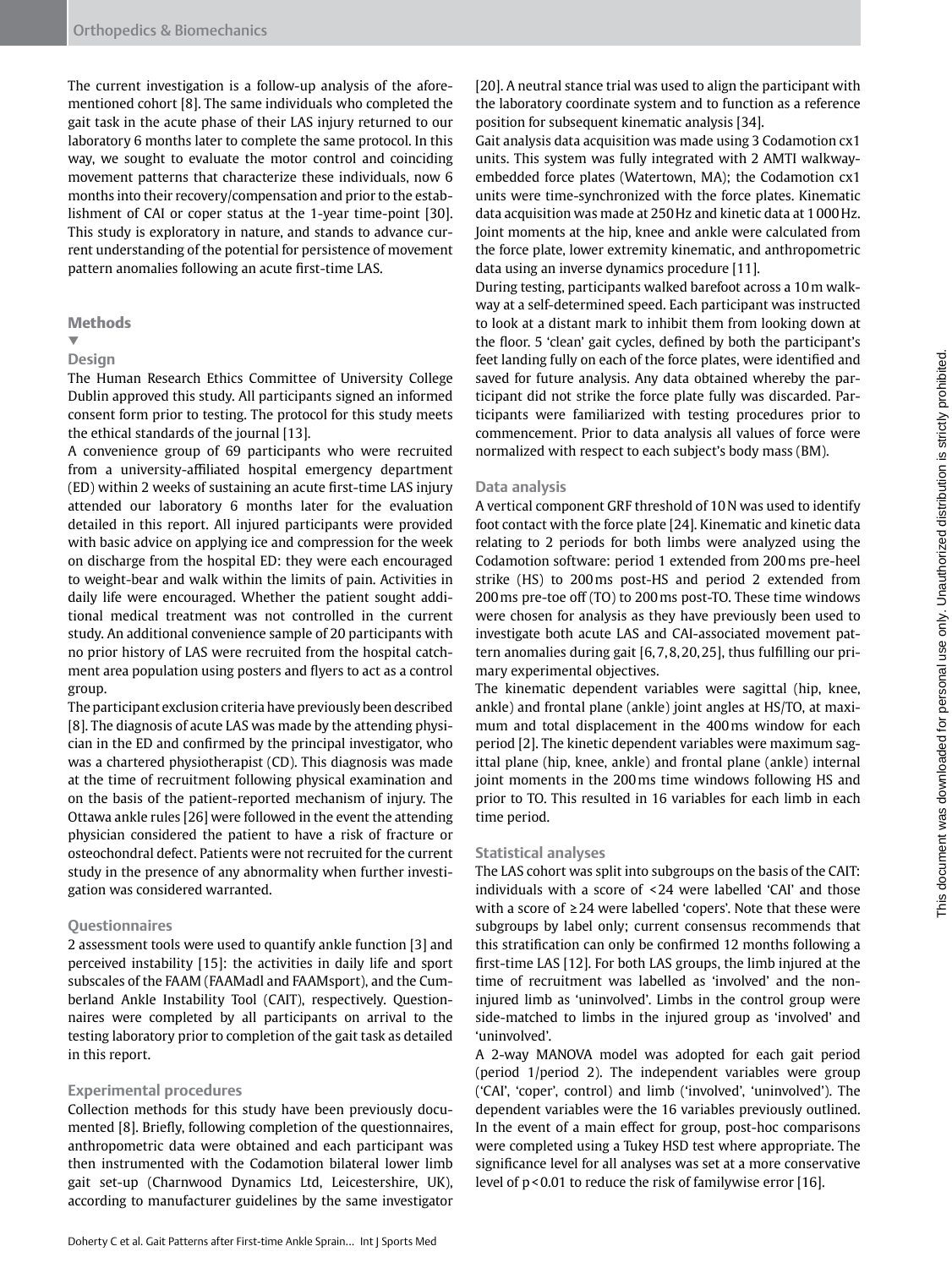## Results

▼

Of the 69 participants in the LAS cohort, 33 were labelled 'CAI' and 36 as 'copers' on the basis of the CAIT. Demographics, selfreported function and perceived instability scores on the CAIT and FAAM respectively are presented for the LAS (including the 'CAI' and 'coper' subgroups) and control groups in  $\circ$  **Table 1**.

Regarding the biomechanical dependent variables, there were no interactions between 'group' and 'limb' for either period of the gait cycle, nor was there any main effect for 'limb'.

There was, however, a statistically significant main effect for group during period 1 [F(32,278)=2.63, p<0.001,  $\eta_p^2$ =0.23; Wilks' Lambda=0.59]. When the results of the dependent variables were considered separately for period 1, knee angle (sagittal plane) at HS was significant  $[F(5,154)=7.88, p=0.001,$  $\eta_{\rm p}{}^2$ =0.09] in the between groups comparison. Post-hoc analyses revealed that 'CAI' participants had a more flexed knee angle at HS than controls ( $p$ <0.001).

There was also a statistically significant main effect for the group during period 2 [F(32,278)=3.77, p<0.001,  $\eta_p^2$ =0.30; Wilks' Lambda=0.49]. When the results of the dependent variables were considered separately for period 2, hip angle at TO in the sagittal plane [F(5,154)=5.59, p=0.005,  $\eta_p^2$ =0.07], total ankle joint displacement in the frontal plane  $[F(5,154)=8.82, p<0.001,$  $\eta_{\rm p}{}^2$ =0.10], maximum internal joint moment at the knee in the sagittal plane [F(5,154)=5.48, p=0.005,  $\eta_{\rm p}{}^2$ =0.07] and maximum internal joint moment at the ankle in the frontal plane [F(5,154)=4.90, p=0.009,  $\eta_p^2$ =0.06] were significant in the between-groups comparison. Post-hoc analyses revealed that 'CAI' participants exhibited more hip extension at TO compared to 'copers' (p=0.003), more frontal plane ankle joint displacement compared to both 'copers' (p=0.001) and controls (p=0.003) and more maximum internal knee extension moment compared to controls (p=0.008).

Inspection of the mean scores for each limb implied that the above findings were bilateral in nature for both periods of the gait cycle.

Results of the between-group comparisons are presented for periods 1 and 2 in  $\circ$  **Table 2**. Descriptive statistics for the dependent variables delineated by group, period and limb are presented in  $\circ$  Table 3.

## **Discussion**

▼

This is the first analysis to 'pre-emptively' stratify a cohort of participants with a 6-month history of first-time LAS into 'CAI' and 'coper' subgroups. While the actual long-term injury outcome of these subgroups (CAI or coper) cannot be technically confirmed at this time, as the initial LAS was only 6 months ago

[12], this exploratory analysis has revealed several consistencies between the movement strategies exhibited by the 'CAI' subgroup, cohorts in the acute phase of LAS injury [8], and those with a confirmed diagnosis of CAI [2]. On this basis, it would seem that long-term injury outcome (CAI vs. coper) is potentially detectable 6 months after the acute LAS injury.

For instance, a characteristic feature of the entire LAS cohort when they were assessed in the acute phase of their injury was an increase in knee flexion at HS compared to controls [8]. With regards to the current findings, this was evident in the CAI subgroup bilaterally wherein they displayed ≈3° more knee flexion than control participants. 'Coper' participants in this study also displayed more knee flexion ( $\approx 2^{\circ}$  more) bilaterally at HS than controls; however, this was not statistically significant at the a-priori alpha ( $p = 0.011$ ). As was previously alluded to, the similarity between the 'CAI' and 'coper' subgroups can be linked with patterns displayed by the entire LAS cohort in the acute phase of injury, wherein they displayed increased knee flexion at HS on both their "involved" ( $\approx 3.5^{\circ}$ ) and "uninvolved" ( $\approx 3^{\circ}$ ) limbs [8]. Whether this strategy was adopted in the acute phase of injury and has since become redundant (because both LAS subgroups currently display it), or preceded the initial injury, is unknown. As this variable did not differentiate the 'CAI' and 'coper' subgroups in the current study, we do not consider it likely to predicate the extent of ankle-associated disability reported by the 'CAI' subgroup. Such characteristics would be unique to the 'CAI' subgroup compared to both the 'copers' and controls.

One such feature unique to 'CAI' participants was the bilateral greater total frontal plane displacement at the ankle joint ( $\approx 11^{\circ}$ in the 'CAI' group) during period 2 compared to both 'copers'  $(*8.9^{\circ})$  and controls ( $*8.7^{\circ}$ ). Like the greater knee flexion at HS, this feature was comparable with the study of this cohort in the acute phase of their injury, wherein LAS participants displayed greater inversion at HS [8], and was also consistent with observations made of populations with a confirmed diagnosis of CAI [2,6,20]. A propensity for greater inversion at the ankle joint is considered to be a key contributor to the increased risk of respraining experienced by CAI populations [27]. That this feature was evident immediately following ankle sprain [8] and seems to persist into chronicity may indicate a number of underlying injury-affiliated events. For example, damage to the calcaneofibular ligament (CFL), which likely occurred at the initial LAS event [36], may have compromised static joint stability at the ankle in the frontal plane [28], thus increasing the potential for excessive inversion motion and the risk for re-sprain to occur [27]. Central mechanisms of sensorimotor control may also play a role: that the 'coper' subgroup (who have the same injury exposure as the 'CAI' subgroup) exhibited similar frontal plane displacement at their ankle to controls implicates sensorimotor control in the

**Table 1** Participant demographics and questionnaire scores [mean with SD (standard deviation)] for the involved limb of the LAS subgroups and the control group.

|                                                 | Age (yrs)<br>[SD] | Body mass (kg)<br>[SD] | Height (m)<br>[SD] | <b>CAIT (/30)</b><br>[SD] | FAAMadl (%)<br>[SD] | FAAMsport (%)<br>[SD] |
|-------------------------------------------------|-------------------|------------------------|--------------------|---------------------------|---------------------|-----------------------|
| LAS ( $n = 69$ ; 43 males, 26 females)          | 22.88 [4.19]      | 73.69 [13.60]          | 1.73 [0.09]        | 22.81 [5.51]              | 95.73 [5.81]        | 84.46 [15.23]         |
| 'CAI' subgroup (n = 33; 19 males, 14 females)   | 22.30 [1.96]      | 76.60 [15.12]          | $1.72$ [0.09]      | 18.03 [3.90]              | 93.59 [7.11]        | 78.70 [17.53]         |
| 'Coper' subgroup (n = 36; 24 males; 12 females) | 23.42 [5.47]      | 70.87 [11.51]          | $1.73$ [0.10]      | 27.08 [2.21]              | 97.88 [2.91]        | 90.40 [9.49]          |
| Control ( $n = 20$ ; 15 males, 5 females)       | 22.60 [1.70]      | 71.4 [11.29]           | $1.73$ [0.10]      | $30.00$ [0]               | $100.00$ [0]        | $100.00$ [0]          |

LAS=lateral ankle sprain; CAI=chronic ankle instability FAAMadl=activities in daily life subscale of the Foot and Ankle Ability Measure; FAAMsport=sports subscale of the Foot and Ankle Ability Measure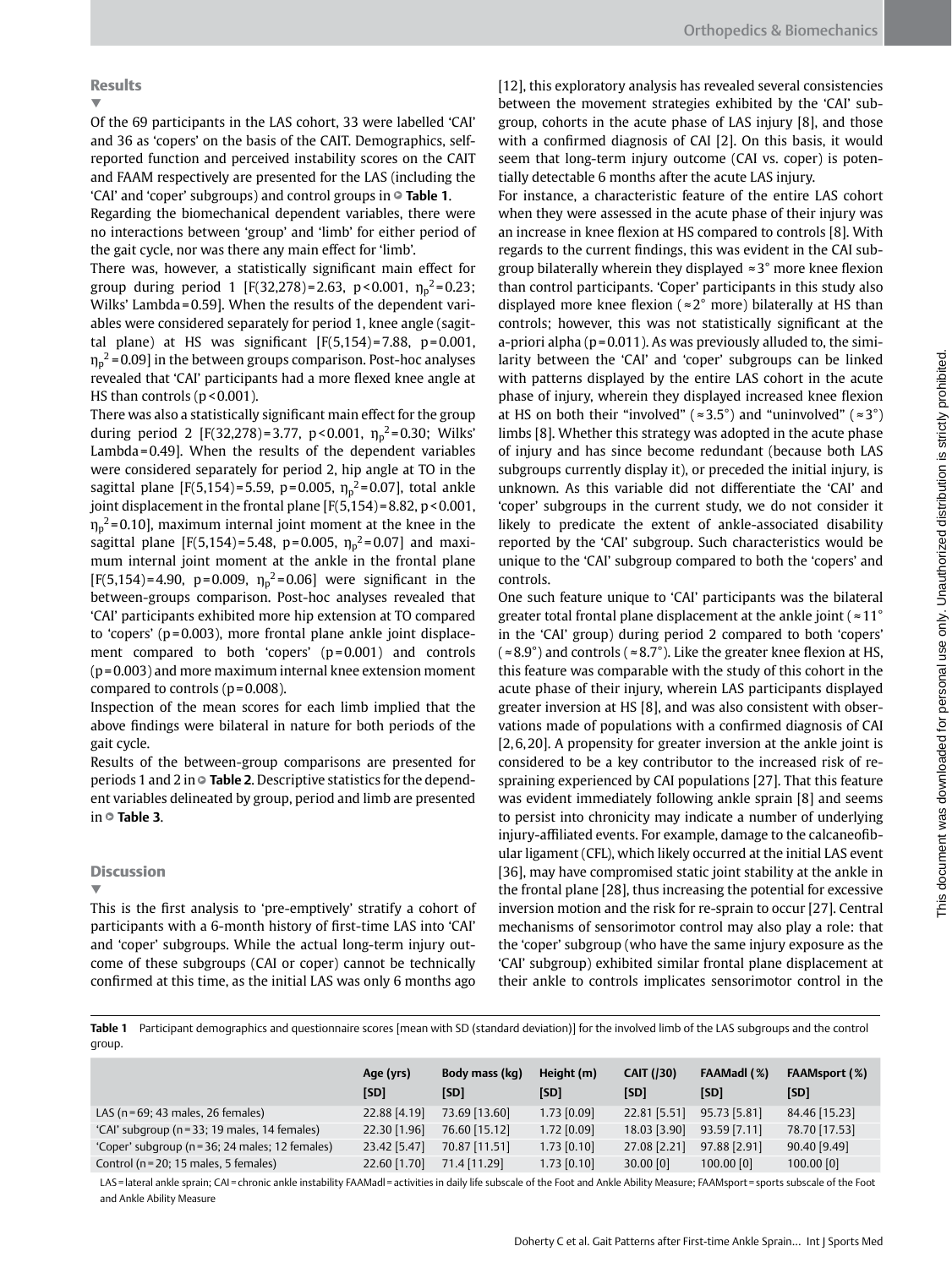|                                            |                                            | CAI                   |           | Coper       |           | <b>Control</b> |           |  |
|--------------------------------------------|--------------------------------------------|-----------------------|-----------|-------------|-----------|----------------|-----------|--|
|                                            |                                            | <b>Mean</b>           | <b>SD</b> | <b>Mean</b> | <b>SD</b> | <b>Mean</b>    | <b>SD</b> |  |
|                                            | Period 1 (200 ms pre-HS to 200 ms post-HS) |                       |           |             |           |                |           |  |
| Kinematic                                  | Max hip angle                              | 17.46                 | 8.74      | 19.61       | 7.57      | 17.47          | 4.82      |  |
|                                            | Hip position at HS                         | 14.29                 | 9.85      | 16.22       | 8.48      | 14.94          | 5.22      |  |
|                                            | Hip displacement                           | 12.91                 | 4.31      | 11.43       | 4.03      | 11.59          | 4.13      |  |
|                                            | Max knee angle                             | 45.72                 | 9.82      | 46.28       | 9.46      | 46.77          | 8.85      |  |
|                                            | Knee position at HS                        | 3.27 <sup>b</sup>     | 4.61      | 2.21        | 5.07      | $-0.73$        | 4.53      |  |
|                                            | Knee displacement                          | 44.98                 | 9.12      | 45.84       | 9.61      | 48.88          | 7.65      |  |
|                                            | Max ankle angle (frontal plane)            | 3.94                  | 5.98      | 5.11        | 5.96      | 4.18           | 4.44      |  |
|                                            | Ankle angle at HS (frontal plane)          | 1.15                  | 6.51      | 2.76        | 6.13      | 1.87           | 4.01      |  |
|                                            | Ankle displacement (frontal plane)         | 11.07                 | 4.49      | 10.73       | 4.43      | 9.99           | 3.45      |  |
|                                            | Max ankle angle (sagittal plane)           | 2.12                  | 2.86      | 2.55        | 2.34      | 1.45           | 2.81      |  |
|                                            | Ankle position (sagittal plane) at HS      | $-3.14$               | 4.05      | $-2.33$     | 3.49      | $-4.16$        | 3.84      |  |
|                                            | Ankle displacement (sagittal plane)        | 12.03                 | 2.84      | 12.03       | 2.76      | 13.06          | 2.14      |  |
| Kinetic                                    | Max hip moment                             | 0.48                  | 0.42      | 0.44        | 0.32      | 0.63           | 0.21      |  |
|                                            | Max knee moment                            | 0.57                  | 0.70      | 0.66        | 0.70      | 0.57           | 0.33      |  |
|                                            | Max ankle moment (frontal plane)           | 0.14                  | 0.27      | 0.13        | 0.23      | 0.22           | 0.16      |  |
|                                            | Max ankle moment (sagittal plane)          | 0.31                  | 0.59      | 0.43        | 0.79      | 0.29           | 0.37      |  |
| Period 2 (200 ms pre-TO to 200 ms post-TO) |                                            |                       |           |             |           |                |           |  |
| Kinematic                                  | Max hip angle                              | 14.71                 | 10.02     | 17.68       | 7.79      | 16.69          | 5.75      |  |
|                                            | Hip position at TO                         | $-11.55$ <sup>a</sup> | 8.84      | $-7.19$     | 6.02      | $-9.66$        | 6.09      |  |
|                                            | Hip displacement                           | 34.46                 | 8.37      | 34.05       | 7.78      | 34.62          | 6.44      |  |
|                                            | Max knee angle                             | 58.80                 | 8.68      | 58.21       | 7.59      | 58.98          | 6.86      |  |
|                                            | Knee position at TO                        | 40.90                 | 6.90      | 42.07       | 6.01      | 40.33          | 6.03      |  |
|                                            | Knee displacement                          | 53.21                 | 9.22      | 52.29       | 8.55      | 54.70          | 6.26      |  |
|                                            | Max ankle angle (frontal plane)            | 4.54                  | 5.45      | 5.28        | 5.50      | 2.89           | 4.11      |  |
|                                            | Ankle angle at TO (frontal plane)          | 0.93                  | 6.29      | 1.87        | 6.08      | $-1.03$        | 5.16      |  |
|                                            | Ankle displacement (frontal plane)         | $11.29^{a,b}$         | 3.91      | 8.88        | 3.82      | 8.72           | 2.44      |  |
|                                            | Max ankle angle (sagittal plane)           | 8.25                  | 3.27      | 8.86        | 3.58      | 6.97           | 5.50      |  |
|                                            | Ankle position (sagittal plane) at TO      | $-18.75$              | 7.77      | $-17.02$    | 5.90      | $-18.40$       | 3.52      |  |
| Kinetic                                    | Ankle displacement (sagittal plane)        | 29.62                 | 7.33      | 27.97       | 6.43      | 31.46          | 6.73      |  |
|                                            | Max hip moment                             | $-0.46$               | 0.36      | $-0.50$     | 0.35      | $-0.47$        | 0.34      |  |
|                                            | Max knee moment                            | $0.26^{b}$            | 0.55      | 0.25        | 0.48      | $-0.05$        | 0.28      |  |
|                                            | Max ankle moment (frontal plane)           | 0.27                  | 0.33      | 0.28        | 0.32      | 0.10           | 0.14      |  |
|                                            | Max ankle moment (sagittal plane)          | 0.90                  | 0.84      | 0.93        | 0.83      | 0.48           | 0.63      |  |

**Table 2** Results of the post-hoc analysis for the kinematic and kinetic dependent variables comparing the 'CAI' and 'coper'/control groups during periods 1 and 2 of the gait cycle.

CAI=chronic ankle instability; HS=heel strike; TO=toe-off. Flexion, dorsiflexion and inversion are positive for the kinematic variables; extension, plantar flexion and eversion are negative. Extension, plantar flexion and inversion moments are positive for the kinetic variables; flexion, dorsiflexion and eversion are negative. The kinetic variables were calculated only when the foot was in contact with the ground (200ms post-HS to HS and 200ms pre-TO to TO). Kinematic variables were measured in degrees (˚); Kinetic variables were measured in Newton-meters per kilogram of body mass (Nm/Kg) <sup>a</sup> Indicates statistically significant difference compared to 'copers'; <sup>b</sup> Indicates statistically significant difference compared to controls

emergence of this strategy. Indeed, ankle sprain injury is likely to be associated with alterations in alpha motor neuron excitability [17] and previous research has shown that CAI participants activate their peroneus longus (PL) prior to HS earlier than non-injured controls [9]. This early activation may coincide with a decrease in the excitability of spinal reflexes of the lower extremity [18,19] and may prevent normal medial displacement of the center of pressure during the stance phase of gait, resulting in individuals with CAI bearing weight more laterally on their foot (and increasing total frontal plane displacement) [9]. Participants with a history of ankle sprain have previously been shown to apply greater loading through the lateral column of their foot during the latter part of stance [23,32]. Thus, it is plausible that the greater frontal plane displacement displayed by the 'CAI' subgroup was underpinned by these anomalous activation strategies [23,32]. This finding is in agreement with those of Brown et al., who also identified an increase in frontal plane ankle joint displacement during gait in participants with established CAI compared to copers [2].

In further comparing the results of the current analysis to those of its predecessor [8], it is interesting that the 'CAI' subgroup displayed significantly greater hip extension than the 'coper' subgroup. In the acute stage of injury, the LAS cohort as a whole displayed less hip extension in this period [8]. Due to the design of the present study, caution must be exercised in designating the importance of this, but the features that are unique to the 'CAI' subgroup may represent some of the anomalous strategies leading to a worse outcome. Because no significant differences were evident in the comparison between the 'coper' subgroup and the controls, it is possible that the coping strategies following a first-time LAS are 'successful' because they are similar to those of individuals with no LAS injury history.

To our knowledge, only 3 previous studies have been published to date that have evaluated the walking gait of established copers following LAS [2,4,31], with only 2 of these making a comparison between copers and controls [4,31]. While differences in the acquisition methods [4], the prescribed gait task [31] and the definition of 'CAI' and 'coper' groups utilized differ between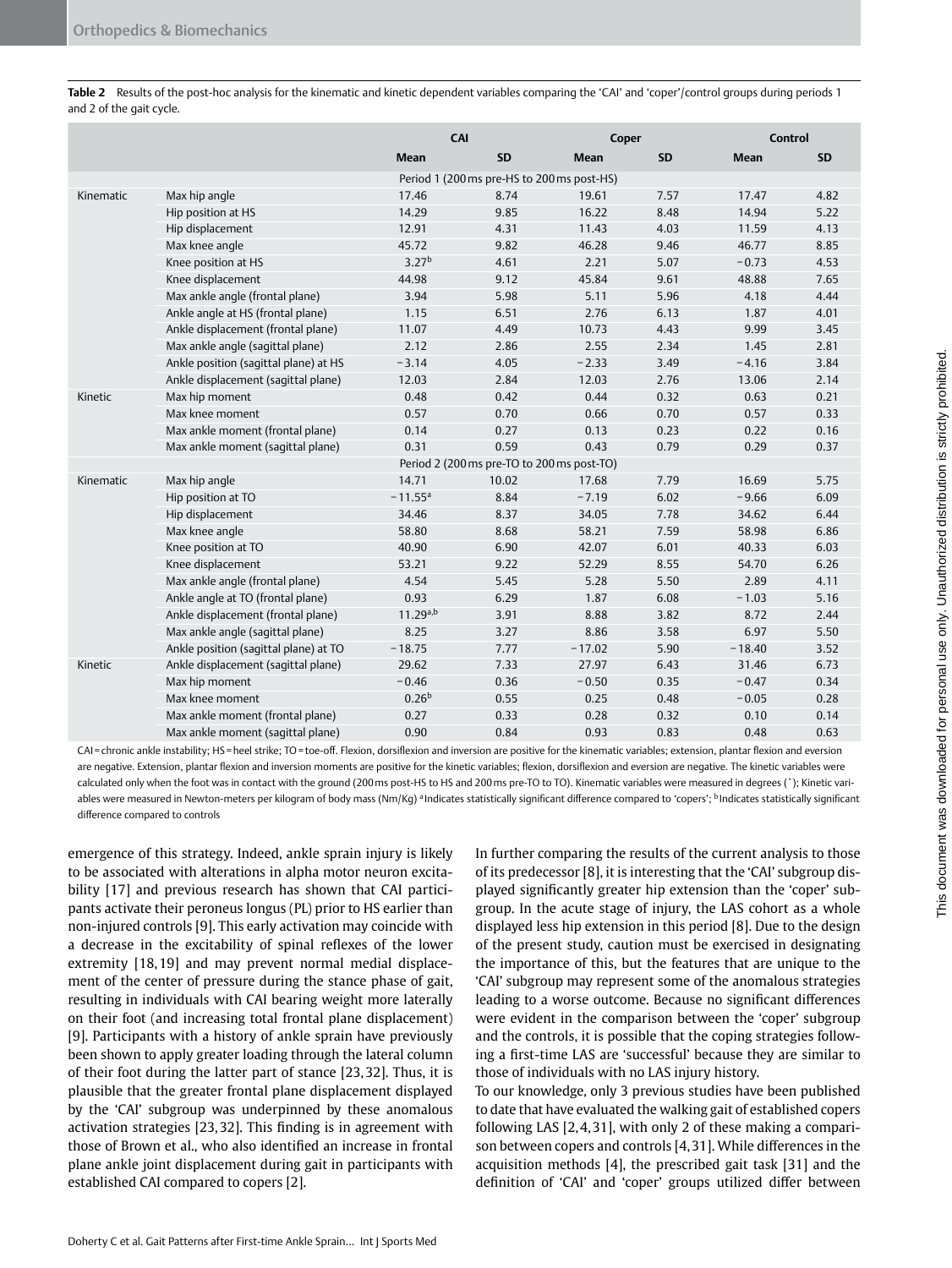**Table 3** Descriptive statistics (mean and SD) for all the dependent variables delineated by group ('CAI', 'coper', control), period (1, 2) and limb ('involved', 'uninvolved').

| Limb<br><b>Involved</b><br><b>Involved</b><br><b>Uninvolved</b><br><b>Uninvolved</b><br>SD<br><b>Mean</b><br><b>Mean</b><br>SD<br><b>Mean</b><br>SD<br>Mean<br>SD<br>'CAI'<br>17.17<br>17.75<br>9.05<br>15.29<br>9.08<br>14.13<br>11<br>Max hip angle<br>8.57<br>'Coper'<br>19.47<br>7.05<br>19.76<br>8.17<br>17.61<br>7.99<br>17.74<br>7.71<br>17.82<br>17.12<br>6.02<br>16.62<br>4.79<br>16.77<br>6.72<br>Control<br>3.37<br>'CAI'<br>14.7<br>10.23<br>$-11.34$<br>8.31<br>9.48<br>Hip position at<br>13.88<br>9.61<br>$-11.76$<br>HS/TO<br>16.36<br>5.67<br>'Coper'<br>16.08<br>8.75<br>$-7.84$<br>6.37<br>$-6.55$<br>8.35<br>15.23<br>3.72<br>14.66<br>6.49<br>$-9.96$<br>5.77<br>$-9.36$<br>6.54<br>Control<br>'CAI'<br>13.29<br>12.54<br>4.29<br>8.94<br>7.91<br>Hip displacement<br>4.37<br>34.6<br>34.32<br>'Coper'<br>4.7<br>7.36<br>11.08<br>3.26<br>11.77<br>34.36<br>8.27<br>33.73<br>Control<br>12.54<br>4.26<br>7.01<br>34.06<br>5.97<br>3.87<br>10.65<br>35.17<br>'CAI'<br>44.31<br>47.14<br>10.1<br>8.39<br>59.14<br>9.09<br>Max knee angle<br>9.50<br>58.46<br>'Coper'<br>46.08<br>9.77<br>7.42<br>7.87<br>46.48<br>9.30<br>58.29<br>58.13<br>47.74<br>7.66<br>6.16<br>Control<br>9.15<br>45.81<br>8.68<br>59.4<br>58.55<br>'CAI'<br>3.31<br>3.22<br>5.41<br>39.94<br>5.89<br>41.86<br>7.75<br>Knee position at<br>3.73<br>5.25<br>HS/TO<br>'Coper'<br>2.06<br>2.36<br>5.31<br>41.14<br>6.63<br>43.01<br>4.90<br>Control<br>$-0.31$<br>4.86<br>6.63<br>40.28<br>5.56<br>4.27<br>$-1.15$<br>40.37<br>'CAI'<br>44.26<br>45.7<br>9.64<br>9.13<br>Knee displacement<br>8.67<br>53.32<br>9.45<br>53.1<br>'Coper'<br>46.48<br>45.2<br>10.65<br>9.01<br>52.27<br>8.22<br>8.56<br>52.31<br>48.35<br>7.29<br>7.08<br>54.64<br>5.53<br>Control<br>49.41<br>8.17<br>54.76<br>Max ankle angle<br>'CAI'<br>3.65<br>4.24<br>6.39<br>5.85<br>5.63<br>3.64<br>4.96<br>5.44<br>(frontal plane)<br>'Coper'<br>4.84<br>5.37<br>6.79<br>5<br>5.08<br>5.56<br>5.96<br>5.10<br>5.3<br>Control<br>3.03<br>5.33<br>2.55<br>4.79<br>3.23<br>3.42<br>3.13<br>'CAI'<br>0.80<br>6.22<br>1.49<br>6.88<br>0.16<br>5.99<br>1.71<br>6.59<br>Ankle angle at HS/<br>TO (frontal plane)<br>'Coper'<br>2.58<br>5.77<br>2.94<br>6.56<br>2.2<br>4.71<br>1.55<br>7.26<br>2.88<br>$-1.88$<br>$5.6\,$<br>4.68<br>Control<br>0.85<br>3.20<br>4.55<br>$-0.19$ |                                            |       | Period 1 (200 ms pre-HS to 200 ms post-HS) |       |      |  | Period 2 (200 ms pre-TO to 200 ms post-TO) |  |      |  |  |
|-------------------------------------------------------------------------------------------------------------------------------------------------------------------------------------------------------------------------------------------------------------------------------------------------------------------------------------------------------------------------------------------------------------------------------------------------------------------------------------------------------------------------------------------------------------------------------------------------------------------------------------------------------------------------------------------------------------------------------------------------------------------------------------------------------------------------------------------------------------------------------------------------------------------------------------------------------------------------------------------------------------------------------------------------------------------------------------------------------------------------------------------------------------------------------------------------------------------------------------------------------------------------------------------------------------------------------------------------------------------------------------------------------------------------------------------------------------------------------------------------------------------------------------------------------------------------------------------------------------------------------------------------------------------------------------------------------------------------------------------------------------------------------------------------------------------------------------------------------------------------------------------------------------------------------------------------------------------------------------------------------------------------------------------------------------------------------------------------------------------------------------------------------------------------------------------------------------------------------------------------------------------------------------------------------------------------------------|--------------------------------------------|-------|--------------------------------------------|-------|------|--|--------------------------------------------|--|------|--|--|
|                                                                                                                                                                                                                                                                                                                                                                                                                                                                                                                                                                                                                                                                                                                                                                                                                                                                                                                                                                                                                                                                                                                                                                                                                                                                                                                                                                                                                                                                                                                                                                                                                                                                                                                                                                                                                                                                                                                                                                                                                                                                                                                                                                                                                                                                                                                                     |                                            |       |                                            |       |      |  |                                            |  |      |  |  |
|                                                                                                                                                                                                                                                                                                                                                                                                                                                                                                                                                                                                                                                                                                                                                                                                                                                                                                                                                                                                                                                                                                                                                                                                                                                                                                                                                                                                                                                                                                                                                                                                                                                                                                                                                                                                                                                                                                                                                                                                                                                                                                                                                                                                                                                                                                                                     |                                            |       |                                            |       |      |  |                                            |  |      |  |  |
|                                                                                                                                                                                                                                                                                                                                                                                                                                                                                                                                                                                                                                                                                                                                                                                                                                                                                                                                                                                                                                                                                                                                                                                                                                                                                                                                                                                                                                                                                                                                                                                                                                                                                                                                                                                                                                                                                                                                                                                                                                                                                                                                                                                                                                                                                                                                     |                                            |       |                                            |       |      |  |                                            |  |      |  |  |
|                                                                                                                                                                                                                                                                                                                                                                                                                                                                                                                                                                                                                                                                                                                                                                                                                                                                                                                                                                                                                                                                                                                                                                                                                                                                                                                                                                                                                                                                                                                                                                                                                                                                                                                                                                                                                                                                                                                                                                                                                                                                                                                                                                                                                                                                                                                                     |                                            |       |                                            |       |      |  |                                            |  |      |  |  |
|                                                                                                                                                                                                                                                                                                                                                                                                                                                                                                                                                                                                                                                                                                                                                                                                                                                                                                                                                                                                                                                                                                                                                                                                                                                                                                                                                                                                                                                                                                                                                                                                                                                                                                                                                                                                                                                                                                                                                                                                                                                                                                                                                                                                                                                                                                                                     |                                            |       |                                            |       |      |  |                                            |  |      |  |  |
|                                                                                                                                                                                                                                                                                                                                                                                                                                                                                                                                                                                                                                                                                                                                                                                                                                                                                                                                                                                                                                                                                                                                                                                                                                                                                                                                                                                                                                                                                                                                                                                                                                                                                                                                                                                                                                                                                                                                                                                                                                                                                                                                                                                                                                                                                                                                     |                                            |       |                                            |       |      |  |                                            |  |      |  |  |
|                                                                                                                                                                                                                                                                                                                                                                                                                                                                                                                                                                                                                                                                                                                                                                                                                                                                                                                                                                                                                                                                                                                                                                                                                                                                                                                                                                                                                                                                                                                                                                                                                                                                                                                                                                                                                                                                                                                                                                                                                                                                                                                                                                                                                                                                                                                                     |                                            |       |                                            |       |      |  |                                            |  |      |  |  |
|                                                                                                                                                                                                                                                                                                                                                                                                                                                                                                                                                                                                                                                                                                                                                                                                                                                                                                                                                                                                                                                                                                                                                                                                                                                                                                                                                                                                                                                                                                                                                                                                                                                                                                                                                                                                                                                                                                                                                                                                                                                                                                                                                                                                                                                                                                                                     |                                            |       |                                            |       |      |  |                                            |  |      |  |  |
|                                                                                                                                                                                                                                                                                                                                                                                                                                                                                                                                                                                                                                                                                                                                                                                                                                                                                                                                                                                                                                                                                                                                                                                                                                                                                                                                                                                                                                                                                                                                                                                                                                                                                                                                                                                                                                                                                                                                                                                                                                                                                                                                                                                                                                                                                                                                     |                                            |       |                                            |       |      |  |                                            |  |      |  |  |
|                                                                                                                                                                                                                                                                                                                                                                                                                                                                                                                                                                                                                                                                                                                                                                                                                                                                                                                                                                                                                                                                                                                                                                                                                                                                                                                                                                                                                                                                                                                                                                                                                                                                                                                                                                                                                                                                                                                                                                                                                                                                                                                                                                                                                                                                                                                                     |                                            |       |                                            |       |      |  |                                            |  |      |  |  |
|                                                                                                                                                                                                                                                                                                                                                                                                                                                                                                                                                                                                                                                                                                                                                                                                                                                                                                                                                                                                                                                                                                                                                                                                                                                                                                                                                                                                                                                                                                                                                                                                                                                                                                                                                                                                                                                                                                                                                                                                                                                                                                                                                                                                                                                                                                                                     |                                            |       |                                            |       |      |  |                                            |  |      |  |  |
|                                                                                                                                                                                                                                                                                                                                                                                                                                                                                                                                                                                                                                                                                                                                                                                                                                                                                                                                                                                                                                                                                                                                                                                                                                                                                                                                                                                                                                                                                                                                                                                                                                                                                                                                                                                                                                                                                                                                                                                                                                                                                                                                                                                                                                                                                                                                     |                                            |       |                                            |       |      |  |                                            |  |      |  |  |
|                                                                                                                                                                                                                                                                                                                                                                                                                                                                                                                                                                                                                                                                                                                                                                                                                                                                                                                                                                                                                                                                                                                                                                                                                                                                                                                                                                                                                                                                                                                                                                                                                                                                                                                                                                                                                                                                                                                                                                                                                                                                                                                                                                                                                                                                                                                                     |                                            |       |                                            |       |      |  |                                            |  |      |  |  |
|                                                                                                                                                                                                                                                                                                                                                                                                                                                                                                                                                                                                                                                                                                                                                                                                                                                                                                                                                                                                                                                                                                                                                                                                                                                                                                                                                                                                                                                                                                                                                                                                                                                                                                                                                                                                                                                                                                                                                                                                                                                                                                                                                                                                                                                                                                                                     |                                            |       |                                            |       |      |  |                                            |  |      |  |  |
|                                                                                                                                                                                                                                                                                                                                                                                                                                                                                                                                                                                                                                                                                                                                                                                                                                                                                                                                                                                                                                                                                                                                                                                                                                                                                                                                                                                                                                                                                                                                                                                                                                                                                                                                                                                                                                                                                                                                                                                                                                                                                                                                                                                                                                                                                                                                     |                                            |       |                                            |       |      |  |                                            |  |      |  |  |
|                                                                                                                                                                                                                                                                                                                                                                                                                                                                                                                                                                                                                                                                                                                                                                                                                                                                                                                                                                                                                                                                                                                                                                                                                                                                                                                                                                                                                                                                                                                                                                                                                                                                                                                                                                                                                                                                                                                                                                                                                                                                                                                                                                                                                                                                                                                                     |                                            |       |                                            |       |      |  |                                            |  |      |  |  |
|                                                                                                                                                                                                                                                                                                                                                                                                                                                                                                                                                                                                                                                                                                                                                                                                                                                                                                                                                                                                                                                                                                                                                                                                                                                                                                                                                                                                                                                                                                                                                                                                                                                                                                                                                                                                                                                                                                                                                                                                                                                                                                                                                                                                                                                                                                                                     |                                            |       |                                            |       |      |  |                                            |  |      |  |  |
|                                                                                                                                                                                                                                                                                                                                                                                                                                                                                                                                                                                                                                                                                                                                                                                                                                                                                                                                                                                                                                                                                                                                                                                                                                                                                                                                                                                                                                                                                                                                                                                                                                                                                                                                                                                                                                                                                                                                                                                                                                                                                                                                                                                                                                                                                                                                     |                                            |       |                                            |       |      |  |                                            |  |      |  |  |
|                                                                                                                                                                                                                                                                                                                                                                                                                                                                                                                                                                                                                                                                                                                                                                                                                                                                                                                                                                                                                                                                                                                                                                                                                                                                                                                                                                                                                                                                                                                                                                                                                                                                                                                                                                                                                                                                                                                                                                                                                                                                                                                                                                                                                                                                                                                                     |                                            |       |                                            |       |      |  |                                            |  |      |  |  |
|                                                                                                                                                                                                                                                                                                                                                                                                                                                                                                                                                                                                                                                                                                                                                                                                                                                                                                                                                                                                                                                                                                                                                                                                                                                                                                                                                                                                                                                                                                                                                                                                                                                                                                                                                                                                                                                                                                                                                                                                                                                                                                                                                                                                                                                                                                                                     |                                            |       |                                            |       |      |  |                                            |  |      |  |  |
|                                                                                                                                                                                                                                                                                                                                                                                                                                                                                                                                                                                                                                                                                                                                                                                                                                                                                                                                                                                                                                                                                                                                                                                                                                                                                                                                                                                                                                                                                                                                                                                                                                                                                                                                                                                                                                                                                                                                                                                                                                                                                                                                                                                                                                                                                                                                     |                                            |       |                                            |       |      |  |                                            |  |      |  |  |
|                                                                                                                                                                                                                                                                                                                                                                                                                                                                                                                                                                                                                                                                                                                                                                                                                                                                                                                                                                                                                                                                                                                                                                                                                                                                                                                                                                                                                                                                                                                                                                                                                                                                                                                                                                                                                                                                                                                                                                                                                                                                                                                                                                                                                                                                                                                                     |                                            |       |                                            |       |      |  |                                            |  |      |  |  |
|                                                                                                                                                                                                                                                                                                                                                                                                                                                                                                                                                                                                                                                                                                                                                                                                                                                                                                                                                                                                                                                                                                                                                                                                                                                                                                                                                                                                                                                                                                                                                                                                                                                                                                                                                                                                                                                                                                                                                                                                                                                                                                                                                                                                                                                                                                                                     |                                            |       |                                            |       |      |  |                                            |  |      |  |  |
|                                                                                                                                                                                                                                                                                                                                                                                                                                                                                                                                                                                                                                                                                                                                                                                                                                                                                                                                                                                                                                                                                                                                                                                                                                                                                                                                                                                                                                                                                                                                                                                                                                                                                                                                                                                                                                                                                                                                                                                                                                                                                                                                                                                                                                                                                                                                     |                                            |       |                                            |       |      |  |                                            |  |      |  |  |
|                                                                                                                                                                                                                                                                                                                                                                                                                                                                                                                                                                                                                                                                                                                                                                                                                                                                                                                                                                                                                                                                                                                                                                                                                                                                                                                                                                                                                                                                                                                                                                                                                                                                                                                                                                                                                                                                                                                                                                                                                                                                                                                                                                                                                                                                                                                                     |                                            |       |                                            |       |      |  |                                            |  |      |  |  |
|                                                                                                                                                                                                                                                                                                                                                                                                                                                                                                                                                                                                                                                                                                                                                                                                                                                                                                                                                                                                                                                                                                                                                                                                                                                                                                                                                                                                                                                                                                                                                                                                                                                                                                                                                                                                                                                                                                                                                                                                                                                                                                                                                                                                                                                                                                                                     |                                            |       |                                            |       |      |  |                                            |  |      |  |  |
| 12.05<br>5.02<br>10.92<br>11.67                                                                                                                                                                                                                                                                                                                                                                                                                                                                                                                                                                                                                                                                                                                                                                                                                                                                                                                                                                                                                                                                                                                                                                                                                                                                                                                                                                                                                                                                                                                                                                                                                                                                                                                                                                                                                                                                                                                                                                                                                                                                                                                                                                                                                                                                                                     | Ankle displace-<br>ment (frontal<br>plane) | 'CAI' |                                            | 10.09 | 3.74 |  | 3.65                                       |  | 4.17 |  |  |
| 4.29<br>'Coper'<br>11.35<br>10.12<br>3.53<br>3.29<br>9.28<br>5.16<br>8.48                                                                                                                                                                                                                                                                                                                                                                                                                                                                                                                                                                                                                                                                                                                                                                                                                                                                                                                                                                                                                                                                                                                                                                                                                                                                                                                                                                                                                                                                                                                                                                                                                                                                                                                                                                                                                                                                                                                                                                                                                                                                                                                                                                                                                                                           |                                            |       |                                            |       |      |  |                                            |  |      |  |  |
| Control<br>8.55<br>3.71<br>8.87<br>2.03<br>2.84<br>2.52<br>11.43<br>8.57                                                                                                                                                                                                                                                                                                                                                                                                                                                                                                                                                                                                                                                                                                                                                                                                                                                                                                                                                                                                                                                                                                                                                                                                                                                                                                                                                                                                                                                                                                                                                                                                                                                                                                                                                                                                                                                                                                                                                                                                                                                                                                                                                                                                                                                            |                                            |       |                                            |       |      |  |                                            |  |      |  |  |
| 'CAI'<br>2.51<br>3.31<br>3.6<br>8.33<br>2.95<br>Max ankle angle<br>2.33<br>1.74<br>8.16                                                                                                                                                                                                                                                                                                                                                                                                                                                                                                                                                                                                                                                                                                                                                                                                                                                                                                                                                                                                                                                                                                                                                                                                                                                                                                                                                                                                                                                                                                                                                                                                                                                                                                                                                                                                                                                                                                                                                                                                                                                                                                                                                                                                                                             |                                            |       |                                            |       |      |  |                                            |  |      |  |  |
| (sagittal plane)<br>2.59<br>2.35<br>2.51<br>2.37<br>8.03<br>3.37<br>9.69<br>3.64<br>'Coper'                                                                                                                                                                                                                                                                                                                                                                                                                                                                                                                                                                                                                                                                                                                                                                                                                                                                                                                                                                                                                                                                                                                                                                                                                                                                                                                                                                                                                                                                                                                                                                                                                                                                                                                                                                                                                                                                                                                                                                                                                                                                                                                                                                                                                                         |                                            |       |                                            |       |      |  |                                            |  |      |  |  |
| 2.24<br>5<br>Control<br>1.76<br>3.32<br>1.13<br>7.05<br>6.11<br>6.9                                                                                                                                                                                                                                                                                                                                                                                                                                                                                                                                                                                                                                                                                                                                                                                                                                                                                                                                                                                                                                                                                                                                                                                                                                                                                                                                                                                                                                                                                                                                                                                                                                                                                                                                                                                                                                                                                                                                                                                                                                                                                                                                                                                                                                                                 |                                            |       |                                            |       |      |  |                                            |  |      |  |  |
| 'CAI'<br>$-2.77$<br>3.39<br>$-3.52$<br>4.64<br>$-18.33$<br>7.14<br>8.45<br>Ankle position<br>$-19.17$                                                                                                                                                                                                                                                                                                                                                                                                                                                                                                                                                                                                                                                                                                                                                                                                                                                                                                                                                                                                                                                                                                                                                                                                                                                                                                                                                                                                                                                                                                                                                                                                                                                                                                                                                                                                                                                                                                                                                                                                                                                                                                                                                                                                                               |                                            |       |                                            |       |      |  |                                            |  |      |  |  |
| (sagittal plane) at<br>'Coper'<br>$-2.4$<br>3.96<br>$-16.15$<br>6.68<br>$-2.27$<br>3.01<br>4.96<br>$-17.89$                                                                                                                                                                                                                                                                                                                                                                                                                                                                                                                                                                                                                                                                                                                                                                                                                                                                                                                                                                                                                                                                                                                                                                                                                                                                                                                                                                                                                                                                                                                                                                                                                                                                                                                                                                                                                                                                                                                                                                                                                                                                                                                                                                                                                         |                                            |       |                                            |       |      |  |                                            |  |      |  |  |
| HS/TO<br>Control<br>$-4.26$<br>$-4.06$<br>3.64<br>3.06<br>4.13<br>$-18.74$<br>3.99<br>$-18.06$                                                                                                                                                                                                                                                                                                                                                                                                                                                                                                                                                                                                                                                                                                                                                                                                                                                                                                                                                                                                                                                                                                                                                                                                                                                                                                                                                                                                                                                                                                                                                                                                                                                                                                                                                                                                                                                                                                                                                                                                                                                                                                                                                                                                                                      |                                            |       |                                            |       |      |  |                                            |  |      |  |  |
| Ankle displace-<br>'CAI'<br>11.94<br>3.31<br>7.83<br>2.33<br>12.12<br>29.32<br>6.92<br>29.92                                                                                                                                                                                                                                                                                                                                                                                                                                                                                                                                                                                                                                                                                                                                                                                                                                                                                                                                                                                                                                                                                                                                                                                                                                                                                                                                                                                                                                                                                                                                                                                                                                                                                                                                                                                                                                                                                                                                                                                                                                                                                                                                                                                                                                        |                                            |       |                                            |       |      |  |                                            |  |      |  |  |
| ment (sagittal<br>'Coper'<br>12.19<br>2.95<br>26.83<br>29.1<br>6.94<br>11.87<br>2.59<br>5.76                                                                                                                                                                                                                                                                                                                                                                                                                                                                                                                                                                                                                                                                                                                                                                                                                                                                                                                                                                                                                                                                                                                                                                                                                                                                                                                                                                                                                                                                                                                                                                                                                                                                                                                                                                                                                                                                                                                                                                                                                                                                                                                                                                                                                                        |                                            |       |                                            |       |      |  |                                            |  |      |  |  |
| plane)<br>2.14<br>6.54<br>Control<br>13.26<br>2.19<br>12.86<br>31.96<br>7.07<br>30.97                                                                                                                                                                                                                                                                                                                                                                                                                                                                                                                                                                                                                                                                                                                                                                                                                                                                                                                                                                                                                                                                                                                                                                                                                                                                                                                                                                                                                                                                                                                                                                                                                                                                                                                                                                                                                                                                                                                                                                                                                                                                                                                                                                                                                                               |                                            |       |                                            |       |      |  |                                            |  |      |  |  |
| 'CAI'<br>0.50<br>0.4<br>$-0.52$<br>0.43<br>0.29<br>Max hip moment<br>0.44<br>0.46<br>$-0.41$                                                                                                                                                                                                                                                                                                                                                                                                                                                                                                                                                                                                                                                                                                                                                                                                                                                                                                                                                                                                                                                                                                                                                                                                                                                                                                                                                                                                                                                                                                                                                                                                                                                                                                                                                                                                                                                                                                                                                                                                                                                                                                                                                                                                                                        |                                            |       |                                            |       |      |  |                                            |  |      |  |  |
| 0.32<br>'Coper'<br>0.42<br>0.31<br>0.45<br>0.34<br>$-0.51$<br>0.37<br>$-0.49$                                                                                                                                                                                                                                                                                                                                                                                                                                                                                                                                                                                                                                                                                                                                                                                                                                                                                                                                                                                                                                                                                                                                                                                                                                                                                                                                                                                                                                                                                                                                                                                                                                                                                                                                                                                                                                                                                                                                                                                                                                                                                                                                                                                                                                                       |                                            |       |                                            |       |      |  |                                            |  |      |  |  |
| 0.23<br>0.13<br>Control<br>0.64<br>0.19<br>0.61<br>$-0.66$<br>0.37<br>$-0.27$                                                                                                                                                                                                                                                                                                                                                                                                                                                                                                                                                                                                                                                                                                                                                                                                                                                                                                                                                                                                                                                                                                                                                                                                                                                                                                                                                                                                                                                                                                                                                                                                                                                                                                                                                                                                                                                                                                                                                                                                                                                                                                                                                                                                                                                       |                                            |       |                                            |       |      |  |                                            |  |      |  |  |
| 'CAI'<br>0.52<br>0.86<br>0.3<br>0.21<br>0.51<br>Max knee moment<br>0.49<br>0.61<br>0.59                                                                                                                                                                                                                                                                                                                                                                                                                                                                                                                                                                                                                                                                                                                                                                                                                                                                                                                                                                                                                                                                                                                                                                                                                                                                                                                                                                                                                                                                                                                                                                                                                                                                                                                                                                                                                                                                                                                                                                                                                                                                                                                                                                                                                                             |                                            |       |                                            |       |      |  |                                            |  |      |  |  |
| 'Coper'<br>0.61<br>0.65<br>0.7<br>0.75<br>0.23<br>0.54<br>0.26<br>0.42                                                                                                                                                                                                                                                                                                                                                                                                                                                                                                                                                                                                                                                                                                                                                                                                                                                                                                                                                                                                                                                                                                                                                                                                                                                                                                                                                                                                                                                                                                                                                                                                                                                                                                                                                                                                                                                                                                                                                                                                                                                                                                                                                                                                                                                              |                                            |       |                                            |       |      |  |                                            |  |      |  |  |
| 0.22<br>$-0.1$<br>0.2<br>Control<br>0.45<br>0.37<br>0.7<br>0.33<br>$\boldsymbol{0}$                                                                                                                                                                                                                                                                                                                                                                                                                                                                                                                                                                                                                                                                                                                                                                                                                                                                                                                                                                                                                                                                                                                                                                                                                                                                                                                                                                                                                                                                                                                                                                                                                                                                                                                                                                                                                                                                                                                                                                                                                                                                                                                                                                                                                                                 |                                            |       |                                            |       |      |  |                                            |  |      |  |  |
| 'CAI'<br>Max ankle moment<br>0.12<br>0.23<br>0.17<br>0.31<br>0.23<br>0.25<br>0.32<br>0.39                                                                                                                                                                                                                                                                                                                                                                                                                                                                                                                                                                                                                                                                                                                                                                                                                                                                                                                                                                                                                                                                                                                                                                                                                                                                                                                                                                                                                                                                                                                                                                                                                                                                                                                                                                                                                                                                                                                                                                                                                                                                                                                                                                                                                                           |                                            |       |                                            |       |      |  |                                            |  |      |  |  |
| (frontal plane)<br>'Coper'<br>0.23<br>0.24<br>0.28<br>0.11<br>0.23<br>0.15<br>0.31<br>0.36                                                                                                                                                                                                                                                                                                                                                                                                                                                                                                                                                                                                                                                                                                                                                                                                                                                                                                                                                                                                                                                                                                                                                                                                                                                                                                                                                                                                                                                                                                                                                                                                                                                                                                                                                                                                                                                                                                                                                                                                                                                                                                                                                                                                                                          |                                            |       |                                            |       |      |  |                                            |  |      |  |  |
| Control<br>0.31<br>0.17<br>0.01<br>0.13<br>0.10<br>0.2<br>0.14<br>0.01                                                                                                                                                                                                                                                                                                                                                                                                                                                                                                                                                                                                                                                                                                                                                                                                                                                                                                                                                                                                                                                                                                                                                                                                                                                                                                                                                                                                                                                                                                                                                                                                                                                                                                                                                                                                                                                                                                                                                                                                                                                                                                                                                                                                                                                              |                                            |       |                                            |       |      |  |                                            |  |      |  |  |
| 'CAI'<br>Max ankle moment<br>0.31<br>0.32<br>0.65<br>0.98<br>0.76<br>0.67<br>0.53<br>1.05                                                                                                                                                                                                                                                                                                                                                                                                                                                                                                                                                                                                                                                                                                                                                                                                                                                                                                                                                                                                                                                                                                                                                                                                                                                                                                                                                                                                                                                                                                                                                                                                                                                                                                                                                                                                                                                                                                                                                                                                                                                                                                                                                                                                                                           |                                            |       |                                            |       |      |  |                                            |  |      |  |  |
| (sagittal plane)<br>'Coper'<br>0.42<br>0.44<br>0.69<br>1.05<br>0.81<br>0.78<br>0.89<br>0.88                                                                                                                                                                                                                                                                                                                                                                                                                                                                                                                                                                                                                                                                                                                                                                                                                                                                                                                                                                                                                                                                                                                                                                                                                                                                                                                                                                                                                                                                                                                                                                                                                                                                                                                                                                                                                                                                                                                                                                                                                                                                                                                                                                                                                                         |                                            |       |                                            |       |      |  |                                            |  |      |  |  |
| Control<br>0.32<br>0.2<br>$0.4\,$<br>0.97<br>0.57<br>0.37<br>$-0.01$<br>0.07                                                                                                                                                                                                                                                                                                                                                                                                                                                                                                                                                                                                                                                                                                                                                                                                                                                                                                                                                                                                                                                                                                                                                                                                                                                                                                                                                                                                                                                                                                                                                                                                                                                                                                                                                                                                                                                                                                                                                                                                                                                                                                                                                                                                                                                        |                                            |       |                                            |       |      |  |                                            |  |      |  |  |

CAI = chronic ankle instability; HS = heel strike; TO = toe-off; SD = standard deviation. Flexion, dorsiflexion and inversion are positive for the kinematic variables; extension, plantar flexion and eversion are negative. Extension, plantar flexion and inversion moments are positive for the kinetic variables; flexion, dorsiflexion and eversion are negative. The kinetic variables were calculated only when the foot was in contact with the ground (200ms post-HS to HS and 200ms pre-TO to TO). Kinematic variables were measured in degrees (˚); Kinetic variables were measured in Newton-meters per kilogram of body mass (Nm/Kg)

these studies and ours [2,4,31], our findings are in agreement with these papers in that no features were unique to the walking gait of LAS copers compared with CAI participants and noninjured controls [4,31].

Finally, the last feature which differentiated the 'CAI' subgroup from controls in this study was greater extensor dominance at the knee in the pre-TO period. Like the increase in knee flexion at HS, this too was evident in the acute study [8], but has not previously been documented in CAI or coper populations. The underlying mechanisms contributing to this increase in knee extension can be explained in view of the coinciding kinematics. In the case of the 'CAI' subgroup, ligamentous damage and the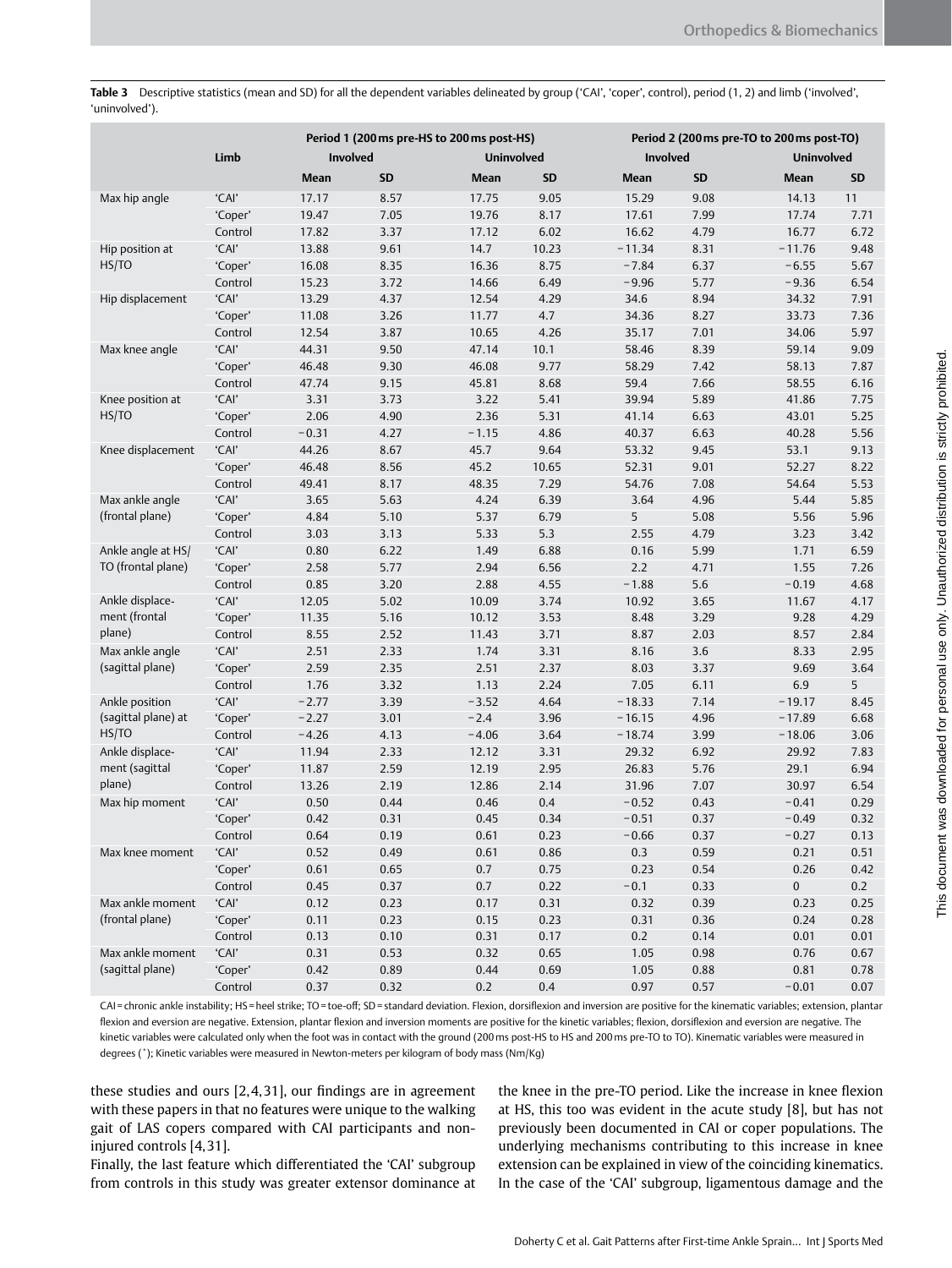coinciding alterations in sensorimotor control [23,32] which manifested in the increase in frontal plane displacement at the ankle may have been one such cause of the increased knee extension moment; the increased frontal plane displacement at the ankle may have compromised this joint's ability to produce the 'push' force necessary for walking gait [21,22,33]. Excessive frontal plane motion of the ankle joint around TO could theoretically limit the normal medial displacement of the foot center of pressure and the subsequent utilization of the first ray of the foot to 'push off' the supporting surface [9]. A more rigid strategy at the knee may have been adopted in compensation.

That all of the above between-groups differences were evident bilaterally is a particularly interesting finding from this study, and may represent further evidence of changes in central control mechanisms following ankle sprain injury [17–19]. The bilateral nature of the observed deficits is not a unique finding in the CAI literature during a gait task [14,29] and may be underpinned by the cyclical nature of walking gait, which necessitates some degree of symmetry between the lower extremities [10,22]. LAS disability may therefore have resulted in a bilateral manifestation of anomalous movement in the interest of maintaining inter-limb symmetry. Alternatively, the observed movement patterns may simply have preceded the injury. Herein lies one of the primary limitations of the current study: whether these movement and motor control patterns preceded the initial LAS and whether or not they actually cause CAI is yet to be elucidated. Furthermore, while our findings are important in the context of understanding how coping mechanisms may develop following LAS, their generalizability is low because these are ultimately temporary subgroups; it is possible that individuals in the 'coper' subgroup may yet develop CAI and vice versa at the 1-year time-point.

#### Conclusions

▼

The most important implication of this study is that, even 6 months prior to the time when a diagnosis of CAI/coper can be confirmed [12], some individuals with a history of first-time LAS already display characteristics akin to their chronically impaired counterparts (i.e., the 'CAI' subgroup) while others do not (the 'coper' subgroup).

#### Acknowledgements

▼

This study was supported by the Health Research Board (HRA\_ POR/2011/46) as follows: PI – Eamonn Delahunt; Co-investigators – Chris Bleakley and Jay Hertel; PhD student – Cailbhe Doherty).

- <sup>1</sup> School of Public Health, Physiotherapy and Sport Science, University College Dublin, Dublin, Ireland
- <sup>2</sup> Institute for Sport and Health, University College Dublin, Dublin, Ireland
- <sup>3</sup> Sport and Exercise Sciences Research Institute, University of Ulster, Belfast, United Kingdom
- <sup>4</sup> Department of Kinesiology, Charlottesville, University of Virginia, Virginia, United States
- <sup>5</sup> Emergency Department, St Vincents University Hospital, Dublin, Ireland

#### References

- 1 *Belda-Lois J*, *Mena-del Horno S*, *Bermejo-Bosch I*, *Moreno J*, *Pons J*, *Farina D*, *Iosa M*, *Molinari M*, *Tamburella F*, *Ramos A*, *Caria A*, *Solis-Escalante T*, *Brunner C*, *Rea M*. Rehabilitation of gait after stroke: a review towards a top-down approach. J Neuroeng Rehabil 2011; 13: 8–66
- 2 *Brown C*, *Padua C*, *Marshall D*, *Guskiewicz K*. Individuals with mechanical ankle instability exhibit different motion patterns than those with functional ankle instability and ankle sprain copers. Clin Biomech (Bristol, Avon) 2008; 23: 822–831
- 3 *Carcia C*, *Martin R*, *Drouin J*. Validity of the Foot and Ankle Ability Measure in athletes with chronic ankle instability. J Athl Train 2008; 43: 179–183
- 4 *Wright I*, *Neptune R*, *van den Bogert A*, *Nigg B*. The influence of foot positioning on ankle sprains. J Biomech 2000; 33: 513–519
- 5 *Delahunt E*, *Coughlan GF*, *Caulfield B*, *Nightingale EJ*, *Lin CW*, *Hiller CE*. Inclusion criteria when investigating insufficiencies in chronic ankle instability. Med Sci Sports Exerc 2010; 42: 2106–2121
- 6 *Delahunt E*, *Monaghan K*, *Caulfield B*. Altered neuromuscular control and ankle joint kinematics during walking in subjects with functional instability of the ankle joint. Am J Sports Med 2006; 34: 1970–1976
- 7 *Doherty C*, *Bleakley C*, *Hertel J*, *Caulfield B*, *Ryan J*, *Delahunt E*. Dynamic balance deficits 6 months following first-time acute lateral ankle sprain: a laboratory analysis. J Orthop Sports Phys Ther 2015; 45: 626–633
- 8 *Doherty C*, *Bleakley C*, *Hertel J*, *Caulfield B*, *Ryan J*, *Delahunt E*. Lower extremity function during gait in participants with first time acute lateral ankle sprain compared to controls. J Electromyogr Kinesiol 2015; 25: 182–192
- 9 *Feger M*, *Donovan L*, *Hart J*, *Hertel J*. Lower extremity muscle activation in patients with and without chronic ankle instability. J Athl Train 2015; 50: 350–357
- 10 *Forczek WSR*. An evaluation of symmetry in the lower limb joints during the able-bodied gait of women and men. J Hum Kinet 2012; 35: 47–57
- 11 *Gagnon D*, *Gagnon M*. The Influence of dynamic factors on triaxial net muscular moments at the L5/S1 joint during asymmetrical lifting and lowering. J Biomech 1992; 25: 891–901
- 12 *Gribble PA*, *Delahunt E*, *Bleakley CM*, *Caulfield B*, *Docherty CL*, *Fong DTP*, *Fourchet F*, *Hertel J*, *Hiller CE*, *Kaminski TW*, *McKeon PO*, *Refshauge KM*, *Van Der Wees P*, *Vicenzino W*, *Wikstrom EA*. Selection criteria for patients with chronic ankle instability in controlled research: A position statement of the international ankle consortium. J Athl Train 2014; 49: 121–127
- 13 *Harriss D*, *Atkinson G*. Ethical standards in sports and exercise science research: 2016 update. Int J Sports Med 2015; 36: 1121–1124
- 14 *Hass C*, *Bishop M*, *Doidge D*, *Wikstrom E*. Chronic ankle instability alters central organization of movement. Am J Sports Med 2010; 38: 829–834
- 15 *Hiller C*, *Refshauge K*, *Bundy A*, *Herbert R*, *Kilbreath S*. The Cumberland ankle instability tool: a report of validity and reliability testing. Arch Phys Med Rehabil 2006; 87: 1235–1241
- 16 *Huberty C*, *Morris J*. Multivariate analysis versus multiple univariate analyses. Psychol Bull 1989; 105: 302–308
- 17 *Khin-Myo-Hla Ishii T*, *Sakane M*, *Hayashi K*. Effect of anesthesia of the sinus tarsi on peroneal reaction time in patients with functional instability of the ankle. Foot Ankle Int 1999; 20: 554–559
- 18 *McLeod M*, *Gribble P*, *Pietrosimone B*. Chronic ankle instability and neural excitability of the lower extremity. J Athl Train 2015 [Epud ahead of print]
- 19 *McVey ED*, *Palmieri RM*, *Docherty CL*, *Zinder SM*, *Ingersoll CD*. Arthrogenic muscle inhibition in the leg muscles of subjects exhibiting functional ankle instability. Foot Ankle Int 2005; 26: 1055–1061
- 20 *Monaghan K*, *Delahunt E*, *Caulfield B*. Ankle function during gait in patients with chronic ankle instability compared to controls. Clin Biomech (Bristol, Avon) 2006; 21: 168–174
- 21 *Olney SJ*, *Griffin MP*, *McBride ID*. Temporal kinematic, and kinetic variables related to gait speed in subjects with hemiplegia: a regression approach. Phys Ther 1994; 74: 872–885
- 22 *Saunders J*, *Inman V*, *Eberhart H*. The major determinants in normal and pathological gait. J Bone Joint Surg Am 1953; A543–A558
- 23 *Schmidt H*, *Sauer LD*, *Lee SY*, *Saliba S*, *Hertel J*. Increased in-shoe lateral plantar pressures with chronic ankle instability. Foot Ankle Int 2011; 32: 1075–1080
- 24 *Sparrow W*, *Tirosh O*. Identifying heel contact and toe-off using forceplate thresholds with a range of digital-filter cutoff frequencies. J Appl Biomech 2003; 19: 178–184

**Affiliations**